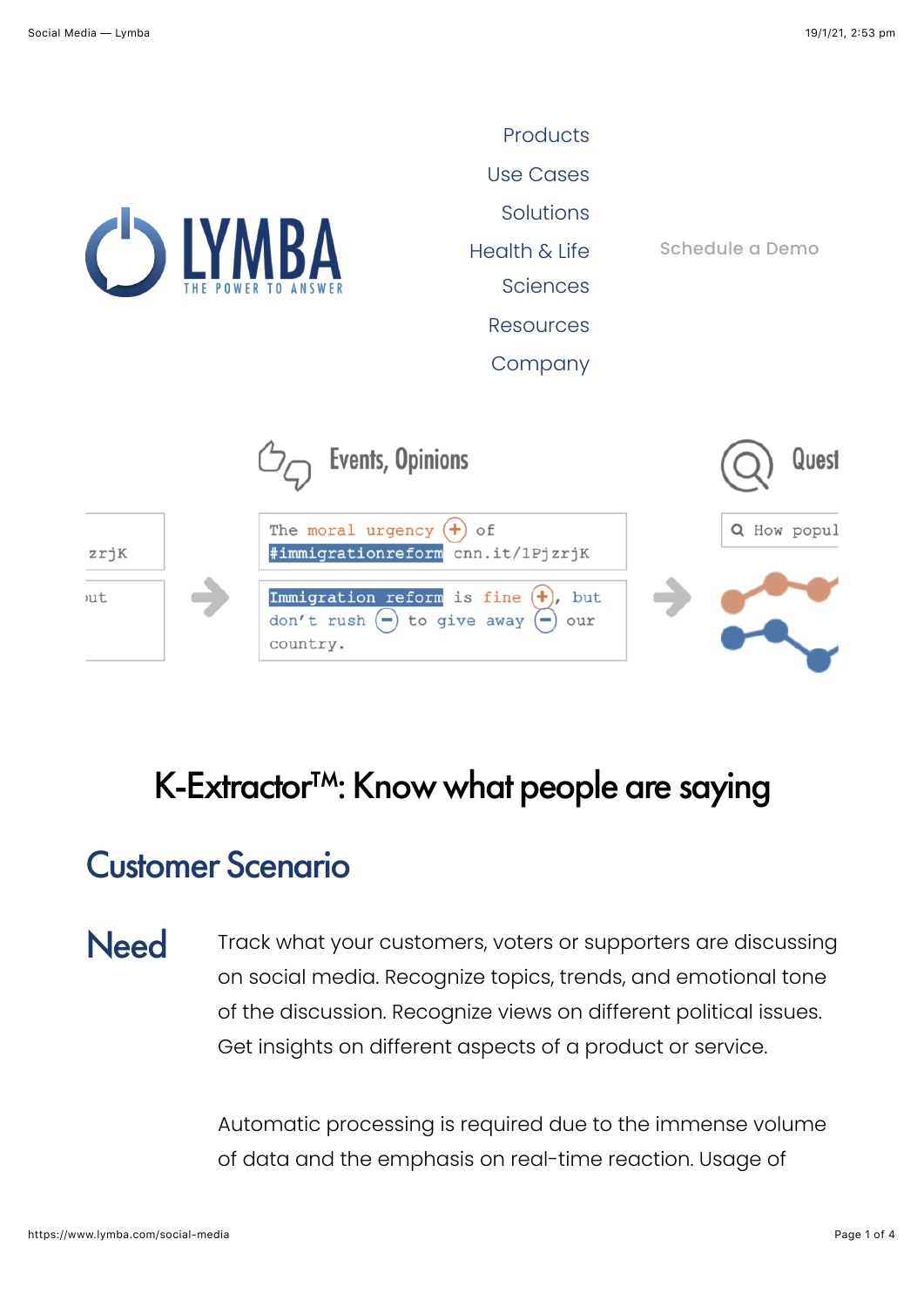keywords only is not sufficient. The system should have use world knowledge to correctly interpret the text. For example, a statement 'My device freezes' means a problem with software.

# **Challenge**

## Lymba's Solution

- **Soluti** on [K-Extractor](https://www.lymba.com/knowledge-extractor) - Lymba's knowledge extraction system collects required world knowledge and then monitors the live streams of social media in real-time. The system extracts concepts, events and relations between them, recognizes sentiment at the statement level, and provides inference to extract implied knowledge.
- **Input** Wikipedia and webpages for world knowledge extraction. Social media streams: Twitter, Facebook, blogs.

Semantic triples in RDF format that can be queried for custom display.

#### **Output**

# Key Features

• **Ontologies:**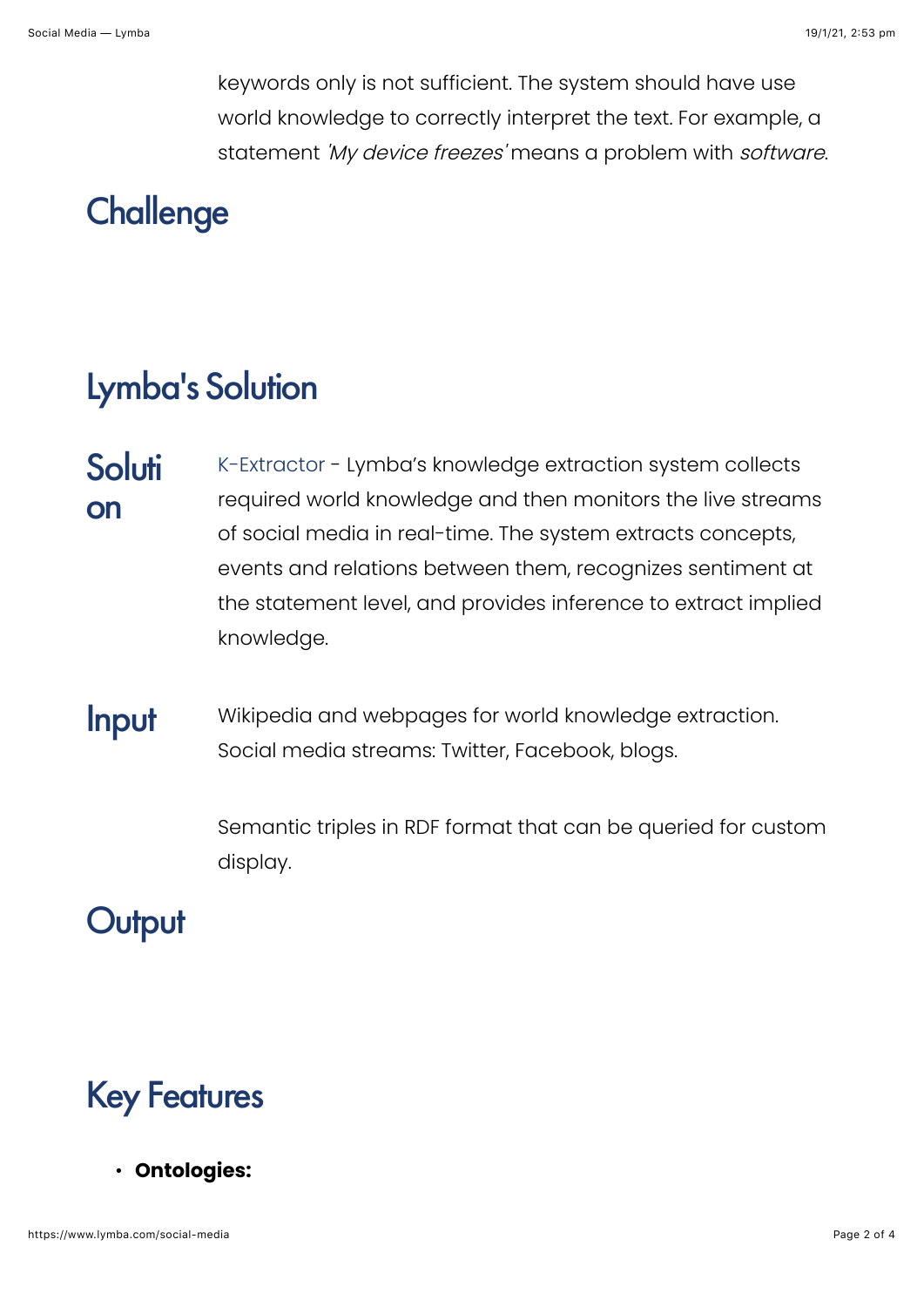K-Extractor recognizes events, people, organizations, brands, sociodemographic characteristics (race, gender, age, nationality, financial status, education level) and semantic relations between these concepts. The concept and relation types can be customized for your goals.

#### • **Knowledge-driven:**

K-Extractor can be used together with [Jaguar](https://www.lymba.com/jaguar) to create custom domain ontology. The extracted knowledge helps summarization and inference. For example, company reputation depends on reputation of its executives and quality of its products. The system should have such association knowledge to correctly attribute sentiment, even if the organization is not directly mentioned.

#### • **Real-time:**

The system supports distributed processing, which makes possible real-time processing of massive amount of text.

### Check out [K-Extractor](https://www.lymba.com/knowledge-extractor) for more details on the product and its features.

Or request a demo with us:

[Contact Us](https://www.lymba.com/contact)